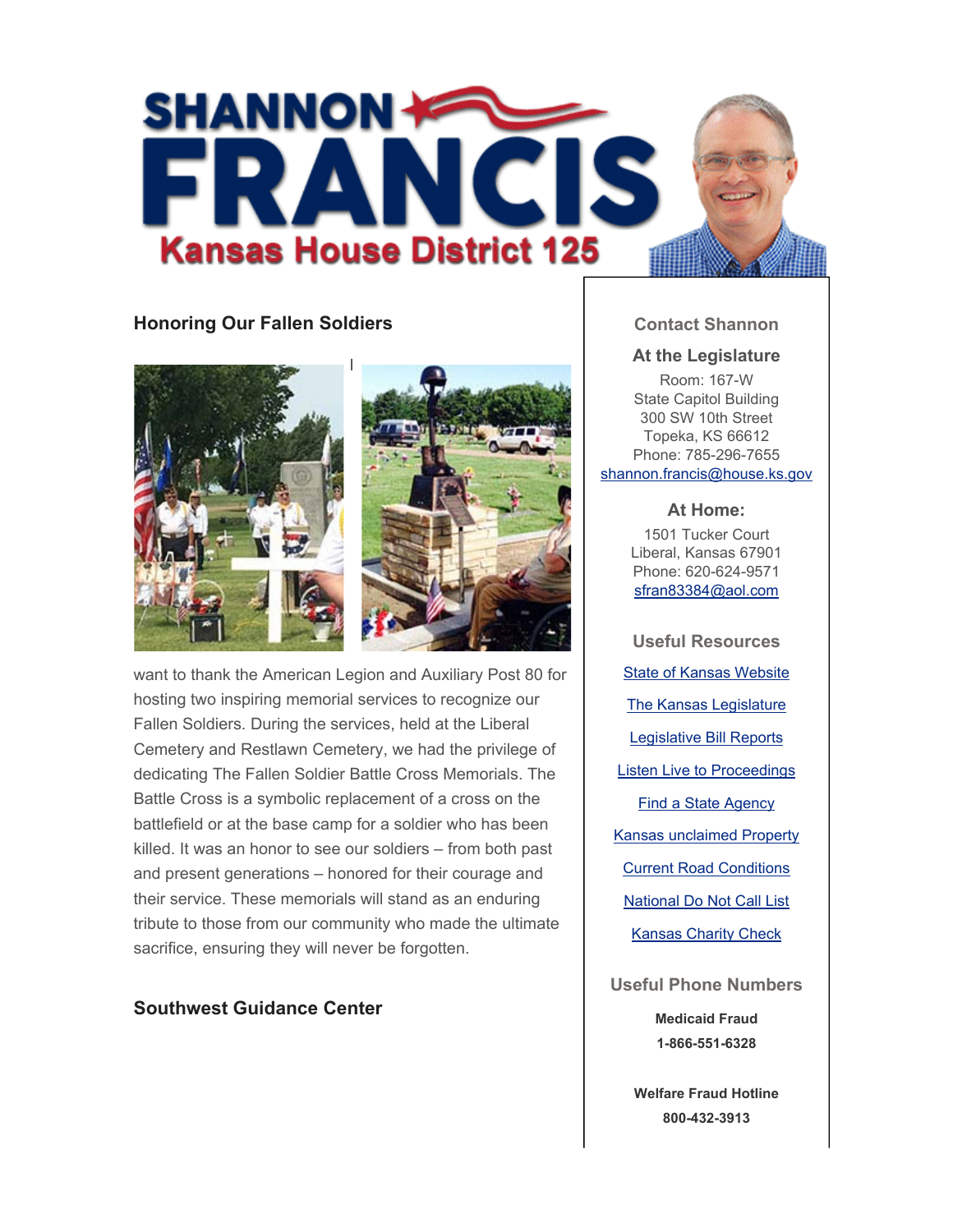

Congratulations to Southwest Guidance Center on their 50<sup>th</sup> Anniversary! Thanks for all you do for our Community and Citizens!

## **Veto Session- Week 5**

What started off as a short week following Memorial Day turned into a very long week as we worked the weekend to craft a tax plan and balance the budget. While there has been a great deal of discussion and debate on tax proposals, a plan has yet to surface that 63 House members, 21 Senators, and the Governor will support.

# **Tax Plans**

House members continued to work on potential tax plans this week while the Senate debated its proposals. Here's a recount of where the tax discussions stand in each chamber.

**The Senate:** The Senate started off the week debating S Sub HB 2109, which includes the following provisions:

**Department On Aging 800-432-3535**

**Child/Adult Abuse Hotline 800-922-5330**

**Child & Family Services 888-369-4777**

**Consumer Protection 800-423-2310**

**Crime Tip Hotline 800-252-8477**

**Crime Victim Assistance 800-828-9745**

> **Gov- Brownback 800-748-4408**

**Highway Road Conditions 511 (in Kansas)**

> **Housing Hotline 800-752-4422**

**KanCare Assistance 866-305-5147**

> **Kansas Lottery 800-544-9467**

**Legislative Hotline 800-432-3924**

**Mental Health Services 888-582-3759**

**School Safety Hotline 877-626-8203**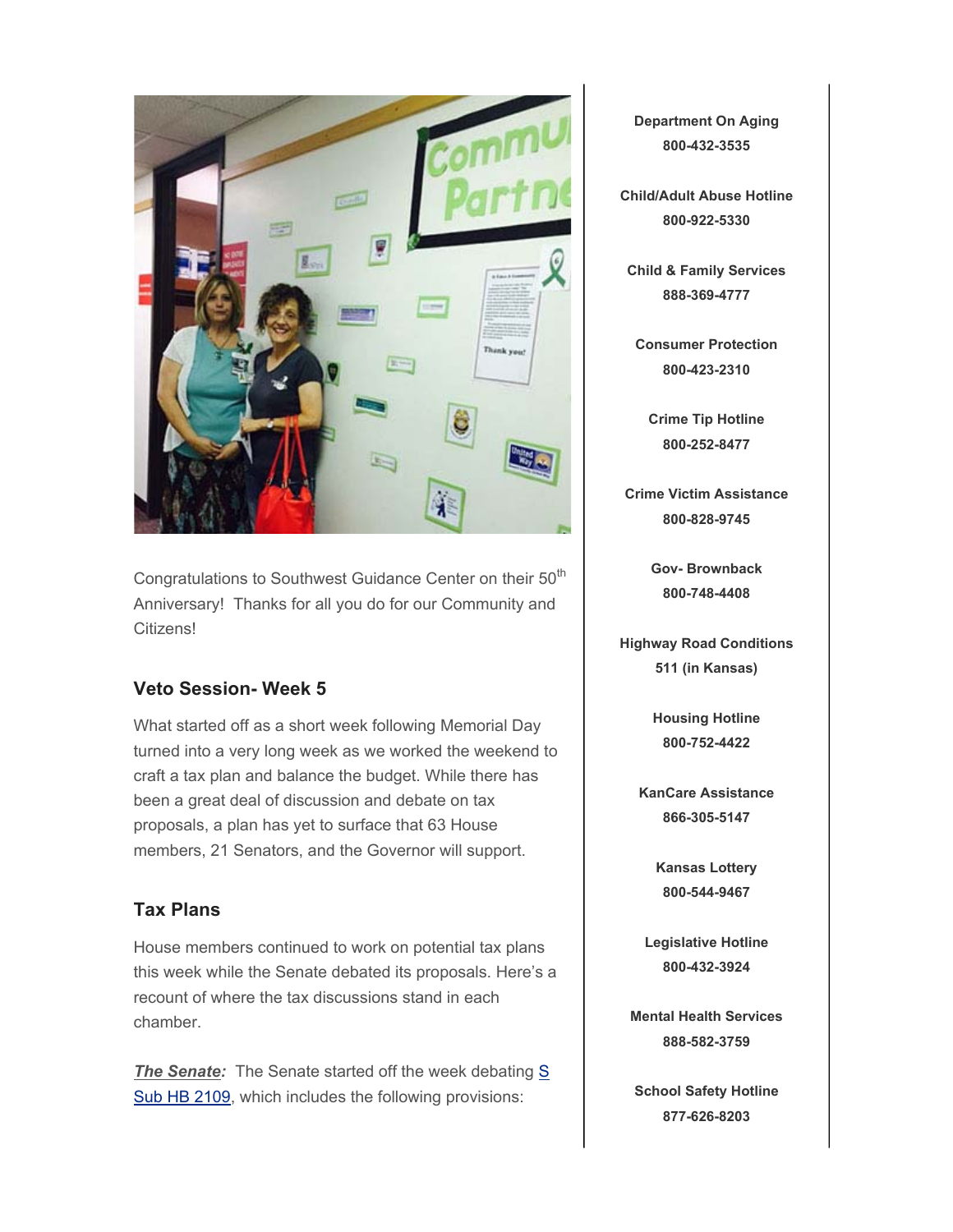- Repeal the non-wage business income tax exemption and replace with a payroll credit
- Increase the sales tax to 6.5%, set the sales tax on food at 6%
- Implement a car tax plan that reduces the assessment rate on vehicles from 20 percent to 12 percent over a five-year period and phase back in the 20 mills
- Increase cigarette taxes by 50 cents per pack
- Leave the charitable deduction intact, but reduce the mortgage interest deduction, reduce the property tax deduction and eliminate all other income tax deductions
- Increase the gas tax by 5 cents per gallon
- Increase the tax on other tobacco products to 15%
- Offer amnesty to those who have not paid their taxes (i.e. eliminate penalties and interest for non-payers)
- Freeze income tax rates

During the debate, a number of amendments were made ultimately leading to the bill's demise. The amendments included:

- Reducing the sales tax on food to 5.7%
- Striking the car tax plan from the bill
- Designating the increased gas tax revenue to the State Highway Fund rather than using the revenue for general state fund purposes
- Reducing the cigarette tax increase from 50 cents to 18 cents per pack and designating that the money go to KU Cancer Center's smoking cessation program.

The amended bill failed in the Senate with only one yes vote and 30 no votes. It was then referred back to the Tax Committee where they removed all of the language except the piece regarding the tax amnesty program. The Senate then began debate on that measure, S Sub HB 2109 late Sunday evening. The bulk of that debate was spent on an amendment that would have eliminated most sales tax exemptions in the state, including exemptions for entities like non-profit hospitals, the Boy Scouts, the Girl Scouts and the YMCA. That portion of the amendment ultimately failed.

**Social Security 800-772-1213**

**Taxpayer Assistance 785-368-8222**

**Tax Refund Status 800-894-0318**

**Unclaimed Property 800-432-0386**

**Unemployment Insurance 800-292-6333**

> **Vital Statistics 785-296-1400**

**Voter Registration 800-262-8683**

**Worker's Comp 800-332-0353**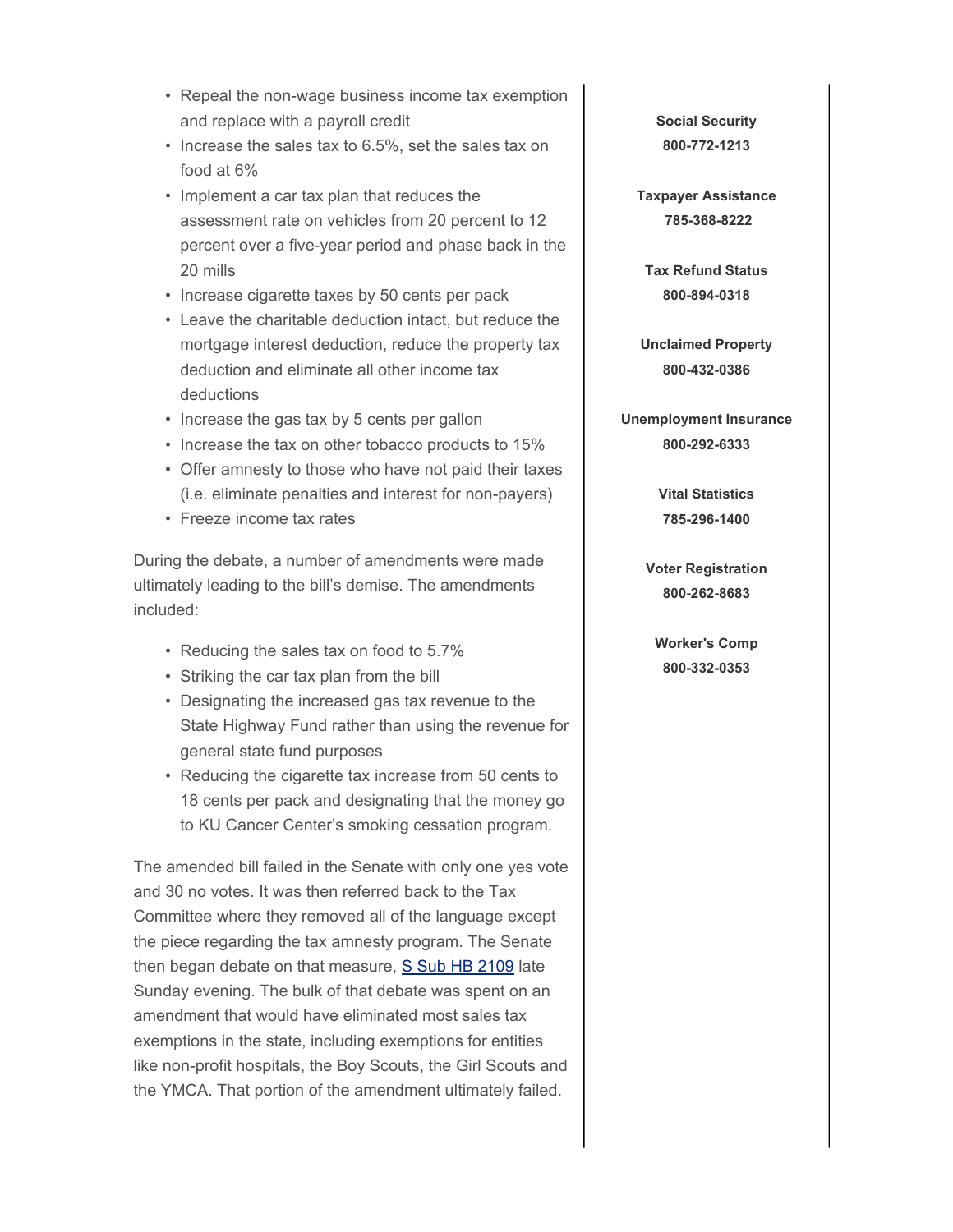Several other amendments were adopted during that debate, including:

- Continuing to reduce Individual income tax rates
- Reducing the corporate income tax rate to 5.55%
- Lowering the sales tax to 5.9%
- Increasing taxes on HMO health insurance policies by \$48 million

*The House of Representatives:* The House used a procedural motion that limited the ability of House members to offer amendments and have debate on its tax plan, H Sub for SB 270. One amendment passed, which gutted the bill, leaving primarily just tax amnesty in place. The bill also included removing the sunset on the Rural Opportunity Zones initiative. The bill passed the House 64-54. After much debate and many procedural motions, the Senate voted to nonconcur with the changes and put the bill into conference committee. Two other tax bills remain on the House calendar, H Sub for SB 29 and HB 2430. Either of these could be brought up by House leadership for debate. The first bill includes freezing income tax rates and increasing the sales tax to 6.45%*.*

**The Governor:** The Governor unveiled a plan earlier this week as well, which would freeze income tax rates through 2017 and then continue the March to Zero after that. His plan also includes increasing the sales tax to 6.65%, increasing cigarette taxes, and increasing taxes on HMO health insurance plans.

The Senate will continue debating tax plans today while the House continues to work on alternative plans. At the heart of the issue is that a portion of the Legislature wants to see the \$406 million budget shortfall filled through spending cuts, another portion wants to see it filled by reinstituting income taxes that were cut in 2012, and still another portion want to see it filled through sales tax and other tax increases. The tax issue became a bit more tricky this week as the Governor indicated over the weekend he will veto any attempts to roll back the income tax cuts for businesses. This week should include some late nights, early mornings and a great deal of negotiation as the Legislature works to